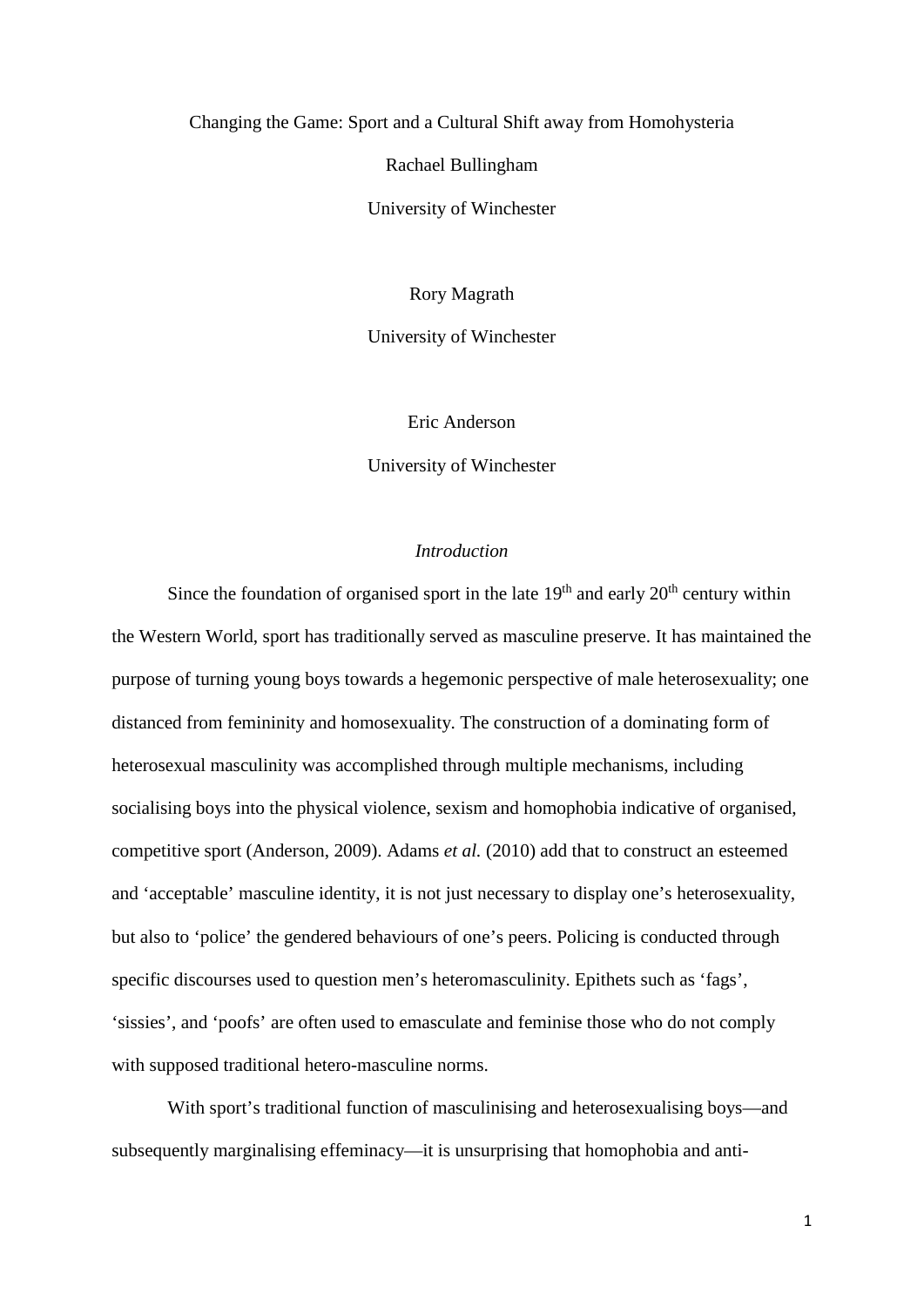femininity have been commonly employed among athletes in the construction of gendernormative performances (Anderson and McGuire, 2010). This was particularly true of the purpose of sport (in the Western world) in the 1980s. Here, sport took on renewed importance for boys and young men as it was a central tool in heterosexualising men in a culture that Anderson (2009) calls 'homohysteric'.

In describing the construction of masculinities, Anderson (2011a) describes a culture of homohysteria as a 'homosexually-panicked culture in which suspicion [of homosexuality] permeates' (p. 83). He argues that in order for a culture of homohysteria to exist, three social factors must coincide: 1) the mass cultural awareness that homosexuality exists as a static sexual orientation within a significant portion of the population ; 2) a cultural zeitgeist of disapproval towards homosexuality; 3) and disapproval of men's femininity or women's masculinity, as they are associated with homosexuality.

Anderson (2011a) describes homohysteria as a concept to analyse the history of one's own culture, or for making cross-cultural comparisions. Either way, he describes three conditions that a culture (might) move through. The first is pre-homohysteria. Here, the culture is highly homophobic, but the citizens do not readily believe that homosexuality exists as an immutable sexual orientation of a significant portion of their population. Exemplifying this condition, Anderson argues that in much of the Islamic world today, as well as throughout much of Africa, homosexuality is thought to be 'only' a Western phenomenon (Frank et al., 2010). In contrast, in a homohysteric culture, there is widespread awareness that a significant percentage of the population can be gay (even if closeted) and if this culture also looks poorly upon homosexuality, the stage for homohysteria is set.

Exemplyfing this last position, Anderson suggests that homohysteria manifested in the United States during the 1980s because of the increased awareness of the growing normalcy and frequency of homosexuality, alongside extreme homophobia. Anderson adds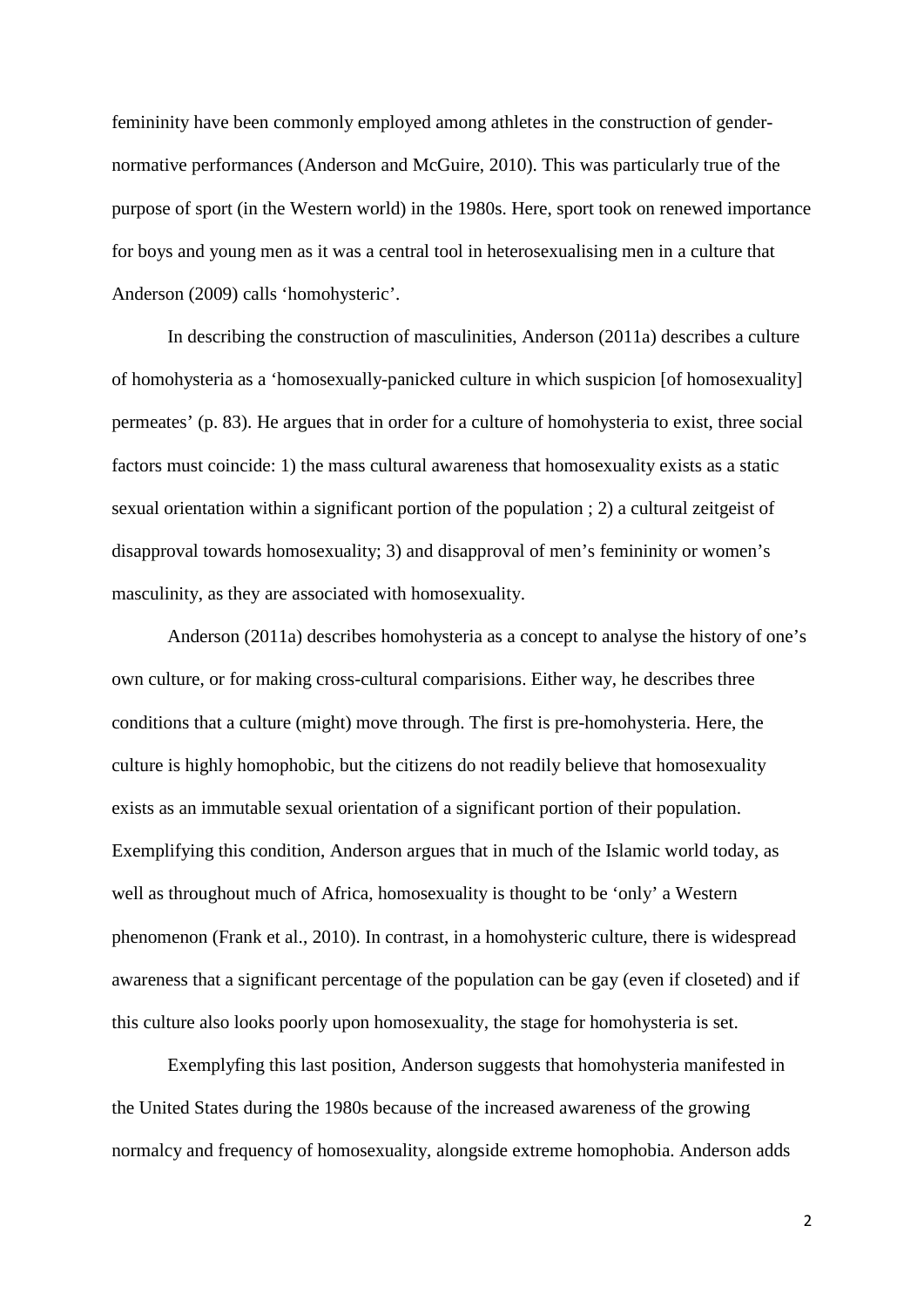that, in the United States, homohysteria was heightened by an increasingly noisy fundamentalist Christianity that was opposed to and consequently demonized homosexuality (Anderson, 2011a), which was made culturally salient through HIV/AIDS and the large percent of even gender-typical men who acquired it through same-sex sex. In this homohysteric culture boys and young men (particularly those who were unmarried) needed to establish and re-establish themselves as heterosexual by aligning their gendered behaviours with idealized notions of masculinity. This is something that Kimmel (1994) describes as 'masculinity as homophobia'. It is especially between the years 1983 to 1993 that Anderson argues that boys in Western cultures needed to use sport in order to prove their *heteromasculinity* (Pronger, 1990). This is because, Anderson (2009) suggests, homosexuality is not readily visible (like gender or race): ostensibly, anyone can be gay.

Anderson continues to explain that because men's masculinity is/was associated with heterosexuality in western, industralised cultures, boys in a culture of homohysteria are/were required to elevate their display of masculinity to prove that they are/were not gay. In other words, they used culturally-endorsed sports to distance themsleves from what Anderson (2009) calls 'the spectre of the fag':

Men attempt to associate with masculinity and disassociate with femininity. They self-segregate into masculine enclaves within the larger feminized space and perceive that excluding women and gay men from their peer circles raises their masculine capital (p. 51).

Anderson suggests further that participation in organised team sports is less important for the construction of heterosexuality in a culture where homosexuality is not believed to exist as a significant demographic of the population. He uses Iran as an example. While homophobia is intensely high in Iran, in 2007, Iranian president Mahmoud Ahmadinejad claimed that, '…in Iran we don't have homosexuals like in your country'. Anderson suggests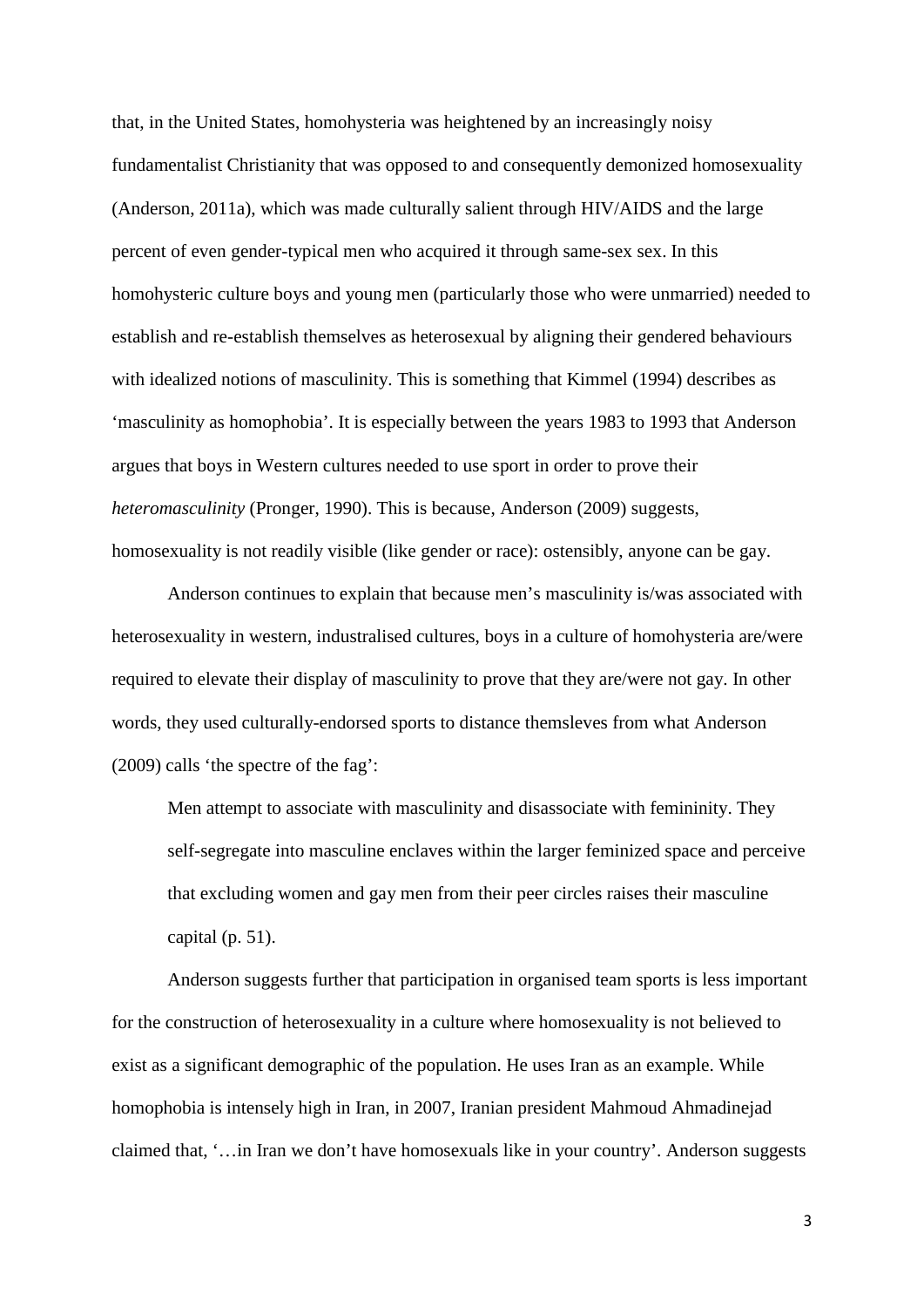that homophobia is so high in Iran that few people come out of the closet, leaving the perception that homosexuals constitute too small a proportion of the population to raise suspicion that one's friends or family members could be one of them. Accordingly, boys in Iran will have less need to distance themselves from cultural suspicion of homosexuality. It is this mass denial that homosexuals exist in large numbers which permits Iranian men to walk together in public holding hands.

Finally, homohysteria cannot exist in a culture that is not homophobic. In contemporary western culture for example, and particularly for youth, a large body of research has shown that homophobia has dramatically decreased (Anderson, 2009, 2012; Keheler and Smith, 2012; Loftus, 2001). Consequently, the gendered behaviours of boys and men are likely to be radically different if/when they no longer fear being culturally homosexualised (McCormack, 2012). This is something that Anderson (2011a) describes as post-homohysteria.

Evidencing the Western shift into post-homohysteria he focused in his research on sport team initiation rituals in the United Kingdom, where he monitored behaviours over a seven year period (Anderson et al., 2011). During this time, same-sex activities as part of these imitations were phased out in line with the decrease in cultural homohysteria. Early in the study, male athletes were forced to kiss one another as a form of doing something that was normally stigmatised in order to prove their worth, loyalty, and desire to be on the team. But by the end of the study, team members willingly engaged in same-sex kissing, not as a form of hazing, but as a mode of homosocial bonding and support. Thus, Anderson argues, (for male adolescents) Britain has moved from a disposition of pre-homohysteria, into homohysteria, and then into post-homohysteria. And while Anderson's notion of homohysteria proves a useful heuristic tool in understanding cultural shifts that lead *men* to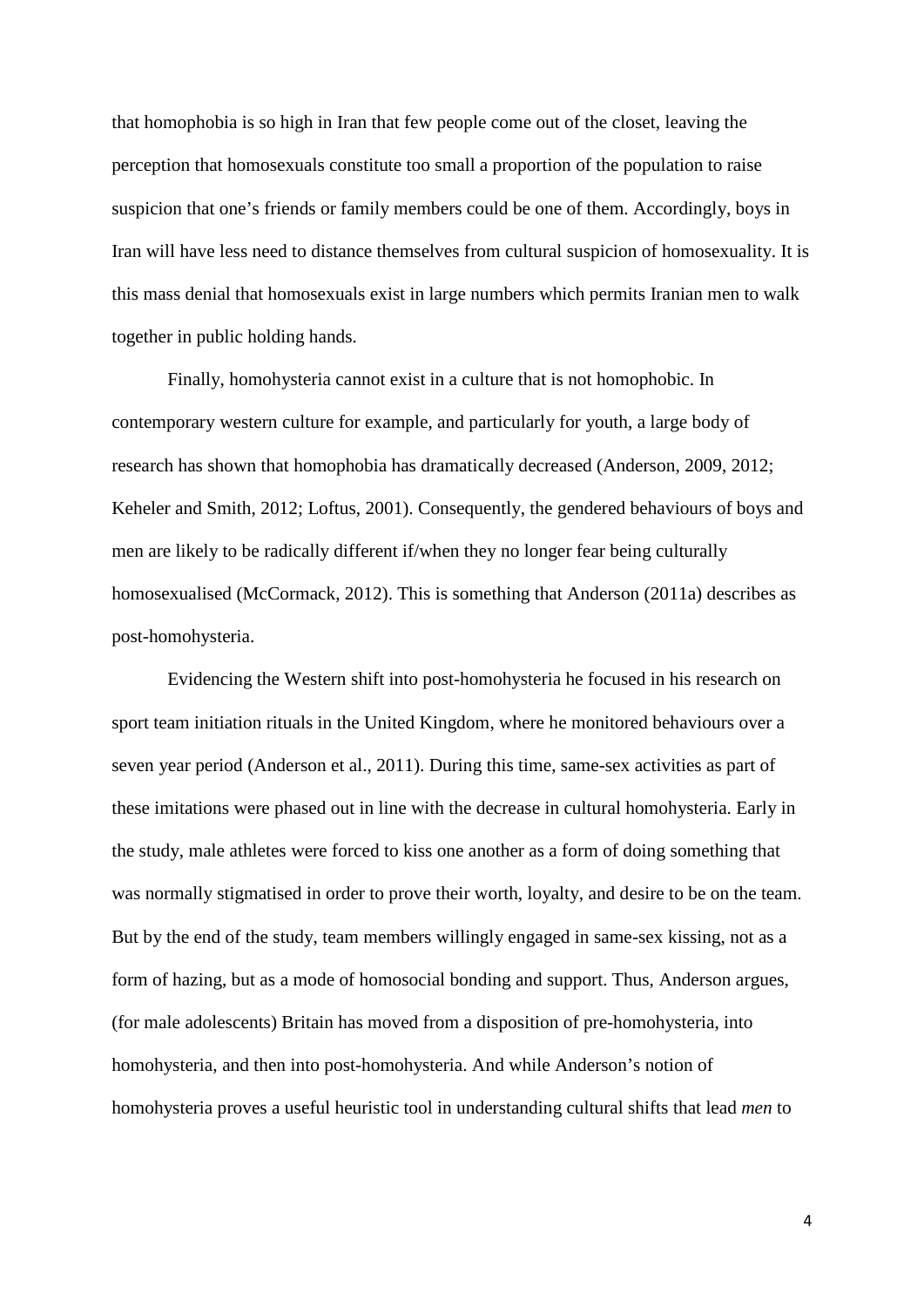fear association with homosexuality, his concept has yet to be applied to the experiences of women in sport. That is the purpose of this chapter.

#### *Homohysteria in Women's Sport*

Because sport has been defined as 'the last bastion of male domination' (Burton Nelson, 1994: 6), it has created not only a problem for effeminate and/or gay men, but also for women. Although women challenge traditional gender boundaries in sport by simply taking part, only certain sports are seen as feminine-appropriate; mainly those not requiring physical contact. Writing specifically about rugby, Wright and Clarke (1999) suggested that women's participation 'could therefore be expected to challenge fundamentally what it means to be a male and female' (p. 229). Hence, women playing male-dominated team sports, such as football and rugby, face particular confrontation and questioning about their involvement.

Wright and Clarke's research was, however, carried out in the 1990s, and the sporting terrain has changed for women since that time. In the UK, the Football Association launched the Women's Soccer League, with international sponsors such as Umbro and Vauxhall [\(www.thefa.com\)](http://www.thefa.com/). Football has the largest female participation rates of any team sport in the UK with 1.38 million women of all ages regularly playing [\(www.thefa.com\)](http://www.thefa.com/). Similarly, women's rugby has seen an increase in players: '2,000 players in 1988 to 8,000 players by 1998, to near 15,000 in 2008' [\(www.rfu.com\)](http://www.rfu.com/). The media have also begun to cover women's sport; ESPN TV, in the US, covers the Women's Soccer League, and covering sport around the world, Sky Sports shows the Women's Rugby World Cup live.

In this chapter, we highlight that despite social science research into the relationship between sportswomen and sexuality in sport during the1980s and 1990s (Cahn, 1994; Griffin,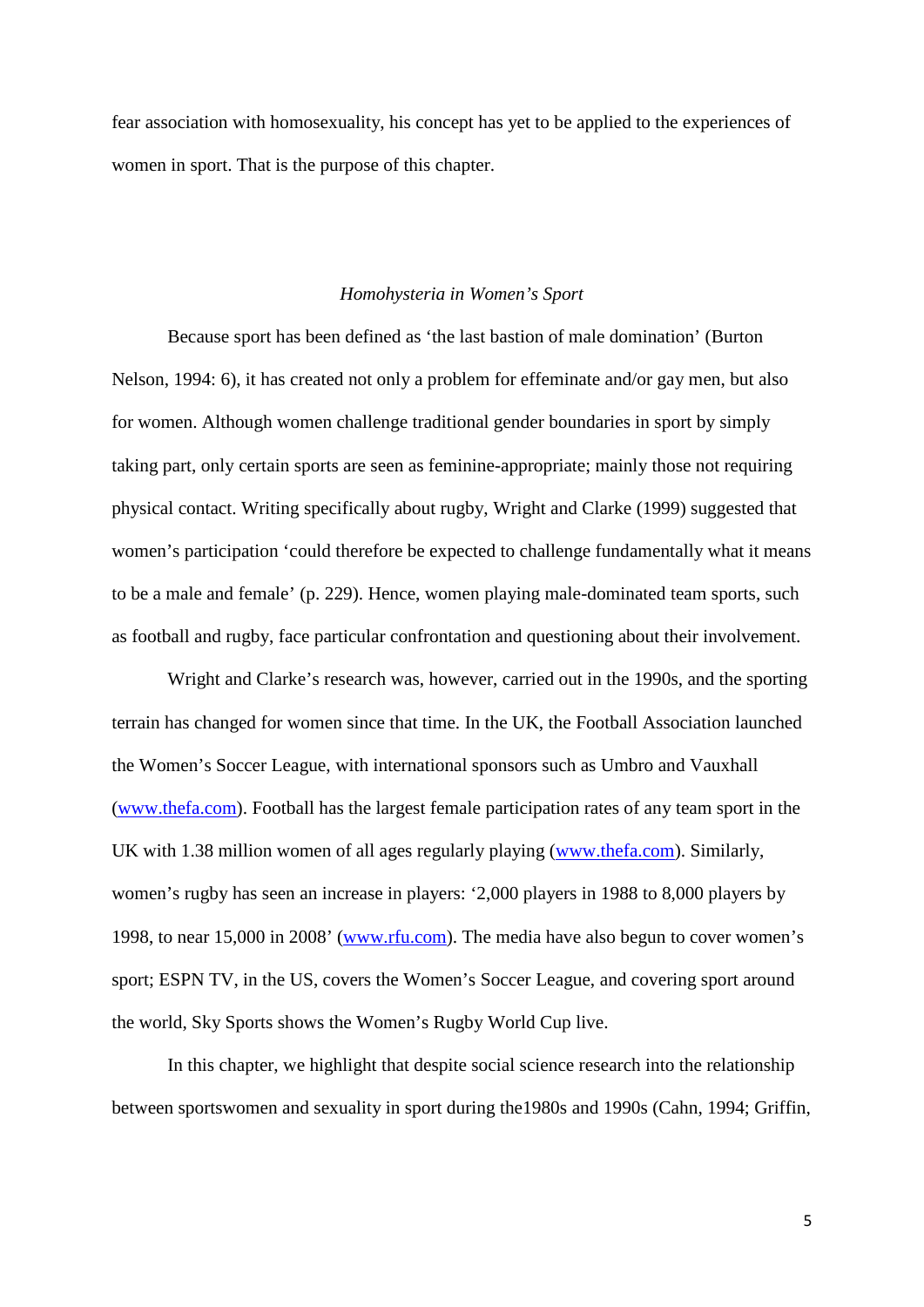1998; Hargreaves, 1994; Lenskyj, 1986, 1995), there remains a need for a comprehensive theory to explain the sporting arena's historical relationship to homosexuality.

Hargreaves (1994: 171) argued that when women participated in male-dominated sports they faced 'the greatest criticism and exposure to ridicule'. Lenskyj (1986: 95) summarised that the central issues concerning women's participation in sport were that, 'femininity and heterosexuality [were] seen as incompatible with sporting excellence: either sport made women masculine or sportswomen were masculine from the outset'. Griffin (1998) argued that in order to limit controversy about their participation, women have been shown to promote heterosexual images (heterosexy) and use overt homophobia as a way to socially distance themselves from being thought lesbian. Even early in the  $21<sup>st</sup>$  century Cox and Thompson (2001) found that female footballers were assumed to be lesbian because of their choice to play a traditional male team sport. Shire *et al.* (2000) describe the behaviour of heterosexual women within one hockey team, saying, 'They joked about the lesbian women in order to reinforce their heterosexuality to others' (p. 49).

Just as playing sport permitted men some cultural transgression of rigid masculinity norms (Anderson, 2005), the promotion of a feminine image allowed women playing men's sports to do so with less lesbian suspicion. Griffin (1998: 68), wrote that 'femininity has become a code word for heterosexuality', just as Kimmel described that masculinity was heterosexuality for males (1994). Thus the conditions described by Anderson of homohysteria for men in sport, also existed for women in sport. Just as a 1980s and 1990s culture of homohysteria presented a problem for both gay and straight men, the homohysteria of women's sport also created a problem for both lesbian and straight women. Women were understood as being pressured into presenting an image of hyper-feminine heterosexuality in order to gain and maintain public support of their new found sporting freedoms (Lenskyj, 2003). This can either be understood as a form of denial, or it might also be viewed as a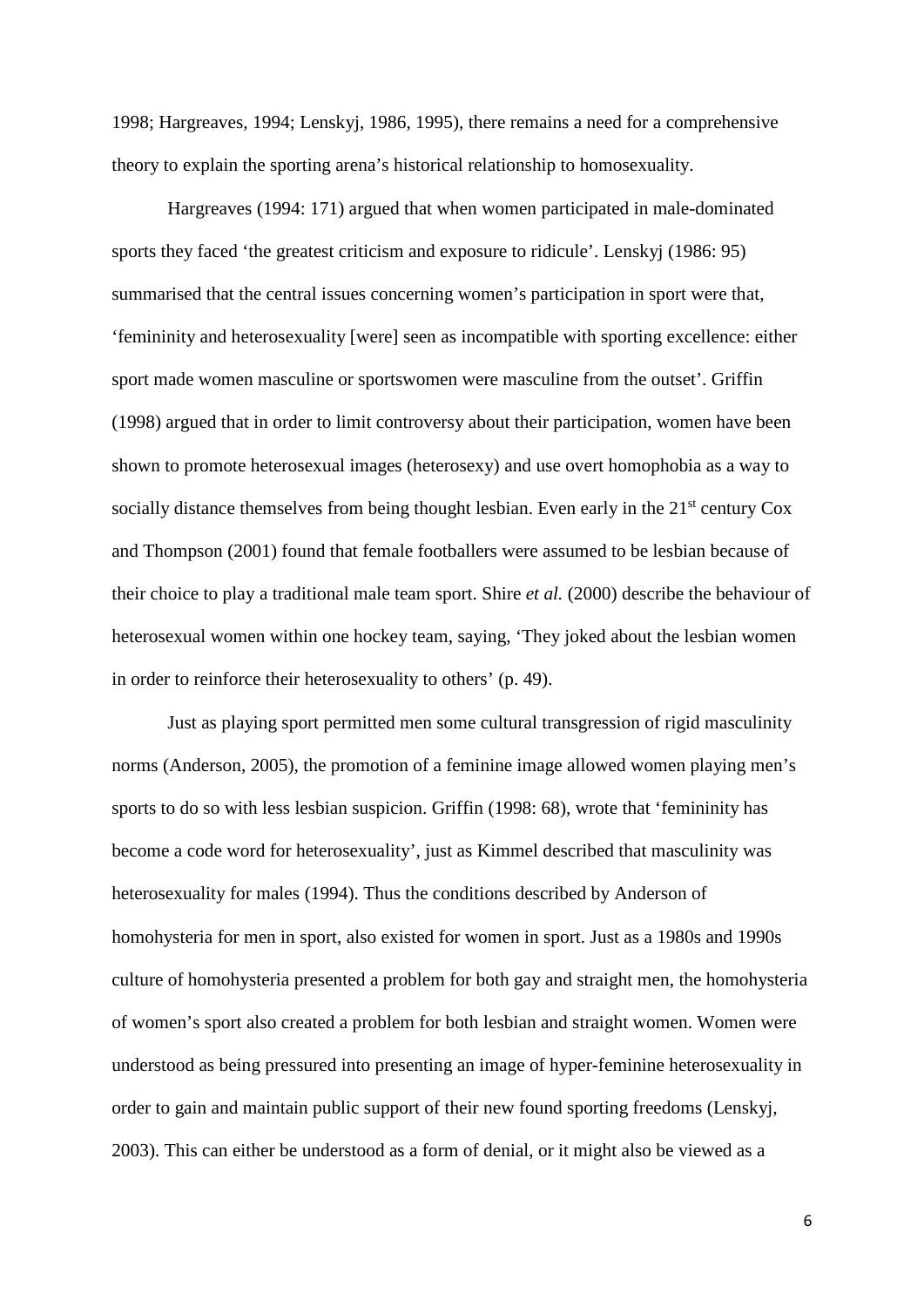survival strategy to compete without homosexual suspicion and the discrimination that comes with it (Lenskyj, 1995). Either way, the silence and denial of lesbianism in sport permits stereotypes and discrimination to continue unopposed (Krane and Barber, 2003).

The erasure of lesbianism through the promotion of femininity and heterosexuality is known as the 'apologetic'. Apologetic behaviour occurs because women are participating in a male domain. Felshin (1974) argues that: 'because women cannot be excluded from sport and have chosen not to reject sport, apologetics develop to account for their sport involvement in the face of its social unacceptability' (p. 36). Scholars explain that apologetic behaviour occurs in numerous ways: creating a feminine image, or apologising for on field behaviour, such as aggression (Davis-Delano *et al*., 2009; Ezzell, 2009). So while it seems that homohysteria is falling in men's sport, it remains rife within women's sport.

### *Decreasing Homophobia for Men in Contemporary Sport*

The increased awareness of homosexuality (made visible through HIV/AIDS) led to homophobia hitting an apex in 1988. During this epoch, the 1987 British Social Attitude Survey reported that 63.6% of the population thought homosexuality was wrong, a sharp increase in relation to results of the same survey in 1983. A similar trend has been shown in the American social attitude surveys (Anderson, 2011a).

Scholars of this time (Clarke, 1998; Hekma, 1998; Pronger, 1990) described men's sport as an arena for the development and emphasising of men's masculinity, with heterosexual athletes, 'unwilling to confront and accept homosexuality' (Wolf-Wendel et al., 2001: 470). Indeed, Hekma (1998) argued that, 'gay men who are seen as queer and effeminate are granted no space whatsoever in what is generally considered to be a masculine preserve and a macho enterprise' (p. 2). This has been predominantly shown by the use of homophobic discourse and derogatory name-calling. For example, Hekma (1998) described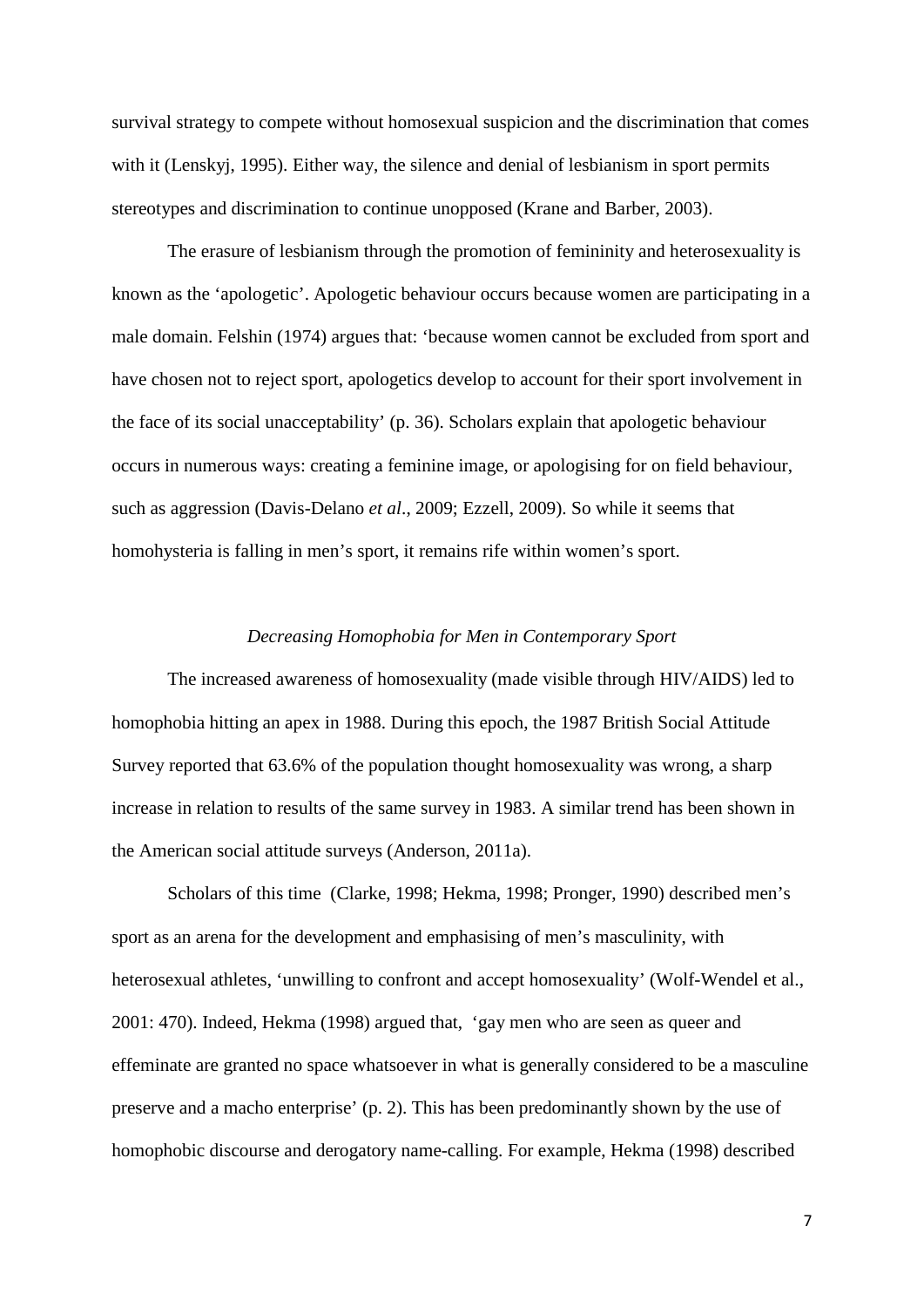how, when a member of a team looked gay and missed the ball, his teammates immediately called him a 'dirty queer' (p. 4).

Surprisingly, however, in 2002 Anderson found that none of his sample of openly gay male athletes was derided or verbally abused when they came out. Indeed, the reception the athletes received when coming out was either neutral or positive. Since this time, other research has shown that gay men are increasingly accepted within competitive sport (Adams, 2011; Adams et al., 2010; Anderson, 2005, 2009; Cashmore and Cleland, 2011, 2012; McCormack and Anderson, 2010a). In his research on gay athletes in (2011b), for example, Anderson found that, regardless of the sport played, when athletes came out to their team they were not treated any differently. Participants were surprised at the inclusivity they experienced from their teammates, many regretting not coming out sooner.

Anderson (2005) even shows that in the context of American university cheerleading, traditionally perceived as a female activity, it is acceptable for gay participants to portray a feminised image. Additionally, there is also a belief that some straight men can still exhibit effeminate behaviours without being socially perceived as gay. In other words, the corpus of this research shows that men's masculinity is softening and becoming more inclusive of homosexuality: Men in many sporting contexts are culturally aware of homosexuality existing, but they are no longer concerned or show objection to it. Greater acceptance of homosexuality therefore permits straight men to modify their behaviours, too. Effeminate behaviours once stigmatised are now considered a normal operation of heterosexual masculinity; all without homosocial suspicion (Anderson, 2009; McCormack and Anderson, 2010b). This can be described as an epoch of post-homohysteria.

*Decreasing Homophobia for Women*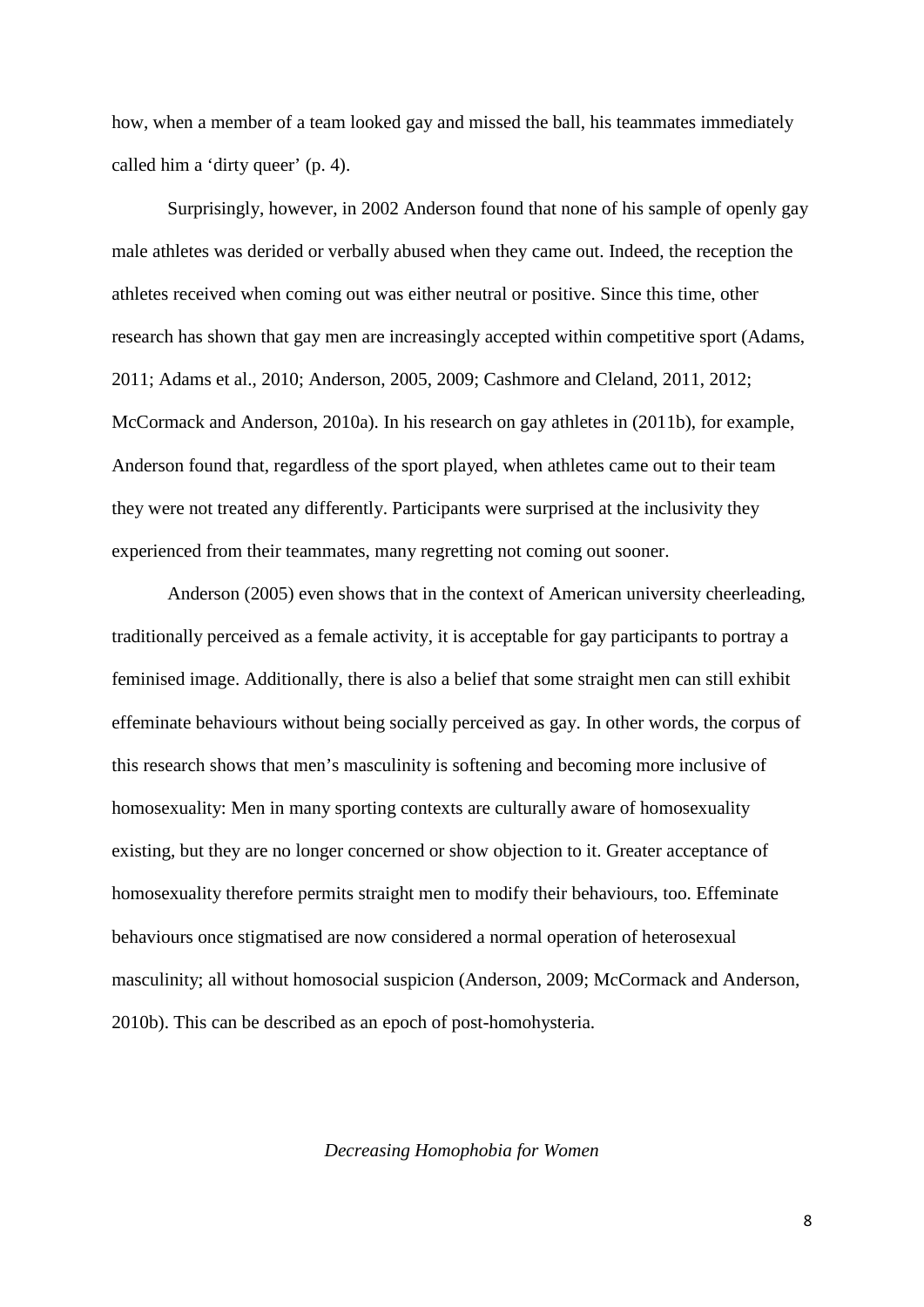While Griffin noted in 1998, 'the winds of change can be heard in the comments of some young lesbian athletes' (p. 161), there has been a dearth of research examining the experience of lesbian athletes since that time. Outside a few post-structuralist pieces with small sample sizes (Krane, 1996; Krane & Barber, 2003), there has been no empirical investigation of the experiences of lesbian athletes on ostensibly heterosexual teams.

Still, there is evidence for some cultural progress toward the acceptance of lesbianism in sport. More women are coming out, and it is likely that their experiences are better than those of lesbian athletes who came out in previous years. For example, most are familiar with Billie Jean King and Martina Navratilova, who both had a hostile reception when they were 'outed' in the 1980s in the sport of tennis (Hargreaves 2000), however, significantly more lesbian athletes have been open about their sexuality in more recent times without disastrous consequences: Amelie Mauresmo (tennis) came out in 1999, WNBA players Michele Van Gorp came out in 2004, Sheryl Swoopes in 2005, and Seimone Augustus in 2012.

However, while there are more openly lesbian athletes today, on the whole, elite sportswomen still seem reluctant to come out. Fortunately, more positive results have been found within collegiate environments (Fink et al., 2012). College athletes noted the importance of trailblazers and greater numbers of players coming out compared to the findings of previous research. Fink *et al.* (2012) conclude that teammates come out not to make a political statement, nor to bring about change, but simply to 'be themselves' (p. 92).

It is clear that more research needs to be carried out to discover if there have been widespread changes within Western women's sporting cultures, as Anderson's body of work has shown among men (Anderson, 2009). Although Fink *et al.* (2012) show some positive changes, they only interviewed 11 lesbian participants and three bisexual athletes. So while Anderson has systemically demonstrated a lessening of homophobia male sports, more detailed and extended research is needed to see if this is also the case for females.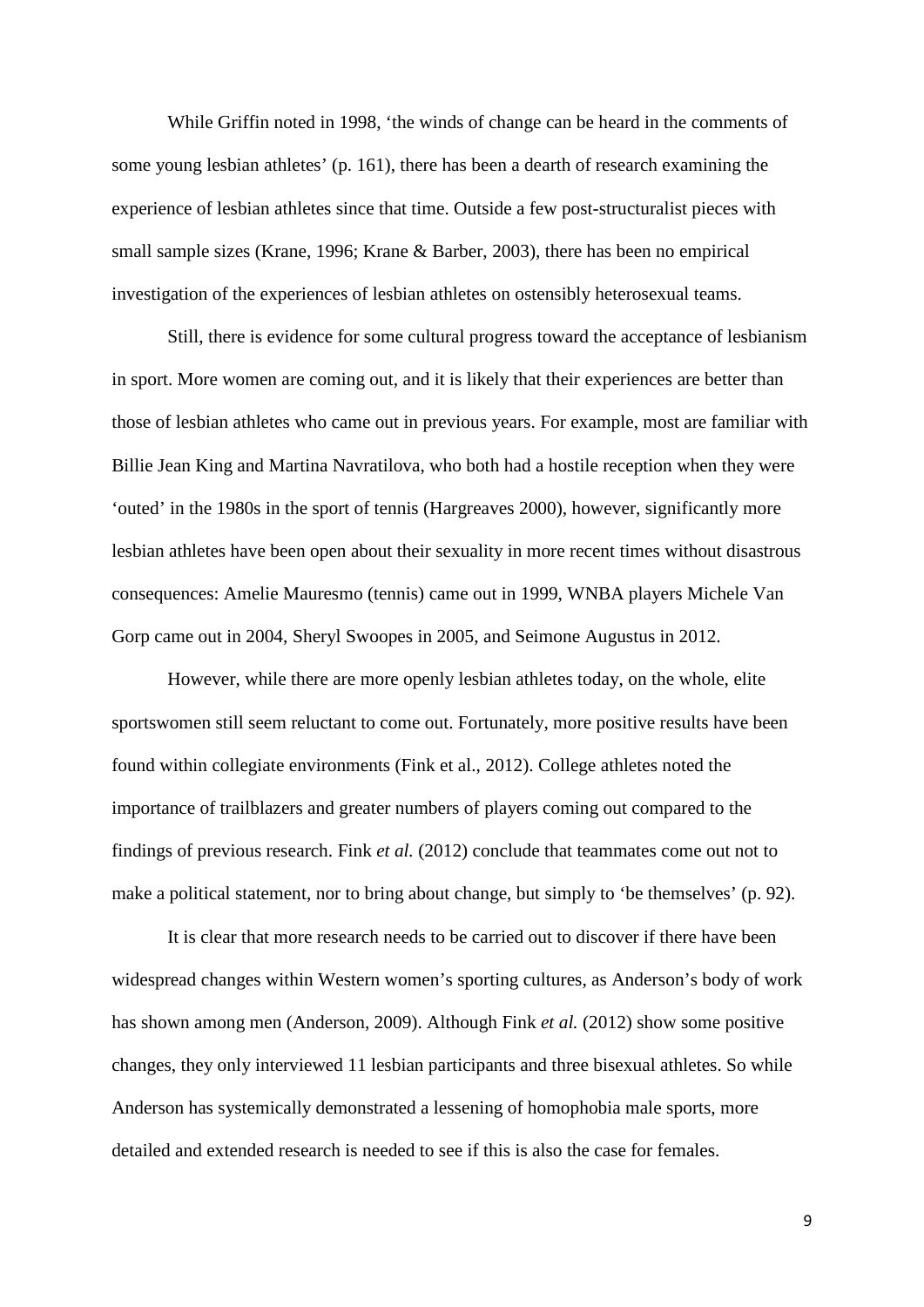#### *Discussion*

Anderson (2009) has suggested that the 1980s were a unique period for men and sport in Western cultures—ushering in a period of unprecedented homohysteria. He demonstrates that heterosexual and closeted gay men used competitive team sport in order to bolster their masculine capital and therefore stave off homosexual suspicion. Anderson argues further, however, that homohysteria has rapidly reduced within men's team sport in recent years; evidencing this with both qualitative and quantitative work (2009). However, the application of Anderson's notion of homohysteria has yet to be applied to women's sport.

The myth that female athletes (particularly those in masculinised sports) are all lesbians might remain an enduring misconception, suggesting cultural differences between men's and women's sports. With Anderson's (2002, 2005, 2011a, 2011b) research suggesting that sport is ready to accept gay athletes, more research is required to monitor changes in acceptance for lesbian athletes. Just because homophobia and homohysteria have decreased on men's teams does not necessarily mean that the same is true for women's teams. Making this point salient, Anderson (2005) argues that whereas a gay male athlete coming out to his soccer team does not call the other players' heterosexuality into question, a lesbian coming out to her team does.

We can speculate that homophobia has decreased to some extent for women in sport. This is because Anderson has argued that the change to men's sport has not come from sport itself, but instead from the larger cultural milieu surrounding sport (2005). Unless women's sports are immune from changes to youth culture, it holds that there should also be linear improvements since the 1980s.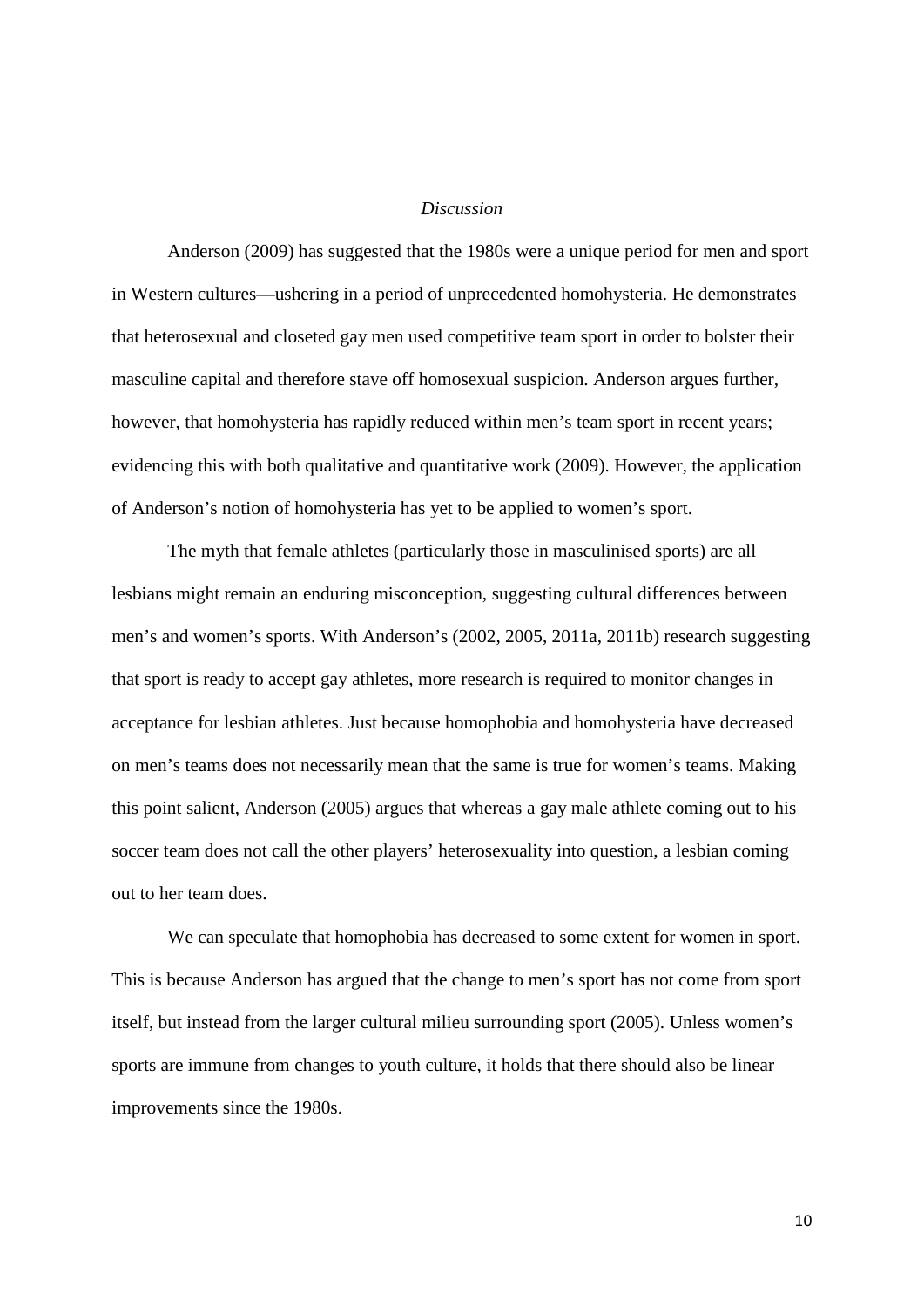However, there remains one other condition that might impact upon the levels of homophobia and homohysteria within women's sport: there is deeply ingrained sexism that surrounds women's participation in sport, and most women's sports remain controlled by men. For example, the majority of coaches in the American collegiate system are men, and there has been a significant increase in the number of male coaches who coach women's sports teams (Acosta and Carpenter, 2010). Most sports administrators are men; and the members of the sports media are also dominated by men. Furthermore, Lapchick and colleagues (2011) show that 94% of sports editors in the United States are men, as are 90% of assistant sports editors, 90% of columnists and 89% of reporters. This male-controlled media provide a sexualised view of female athletes. Lack of control of their own image, means that women are somewhat hindered in making changes to their own sport culture. This is perhaps one reason why Lenskyj (2003) argues that, 'although advances have been made... since the 1980s the situation for women, especially lesbians, in mainstream sport has remained stubbornly woman-hating and homophobic' (p. 33). Unfortunately, the scarcity of contemporary research in women's sport leaves us unable to make definitive statements about the level of homohysteria in women's sport today. More research is required.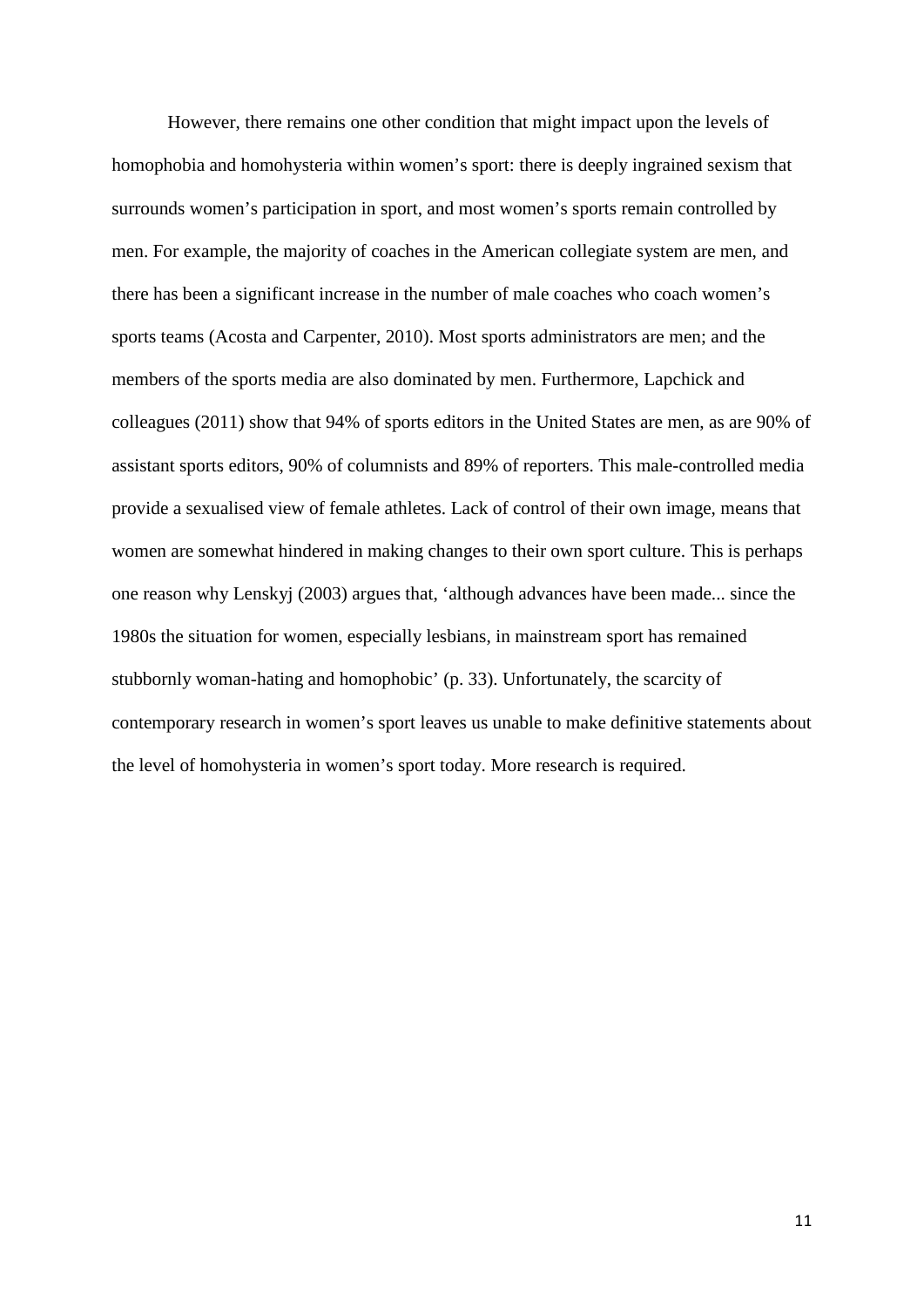### *References*

- Acosta VR and Carpenter LJ (2010) *Women in intercollegiate sport: A longitudinal study thirty-three year update 1977-2010*. Unpublished document. Brooklyn, NY: Brooklyn College.
- Adams A (2011). 'Josh wears pink cleats' Inclusive masculinity on the soccer field. *Journal of Homosexuality* 58: 579-596.
- Adams A, Anderson E and McCormack M (2010) Establishing and challenging masculinity: The influence of gendered discourses in organised sport. *Journal of Language and Social Psychology* 29: 278-300.
- Anderson E (2002) Openly gay athletes. Contesting hegemonic masculinity in a homophobic environment. *Gender & Society* 16: 860-877.
- Anderson E (2005) *In the game: gay athletes and the cult of masculinity.* Albany: NY, State University of New York Press.
- Anderson E (2009) *Inclusive masculinity the changing nature of masculinities.* London: Routledge
- Anderson E (2011a) The rise and fall of Western homohysteria. *Journal of Feminist Scholarship* 1: 80 – 94.
- Anderson E (2011b) Updating the outcome: Gay athletes, straight teams, and coming out in educationally based sport teams. *Gender and Society* 25: 250 – 268.
- Anderson E (2012) Shifting masculinities in Anglo-American cultures. *Masculinities and Social Change* 1: 40 – 60.
- Anderson E, McCormack M and Lee H (2011) Male team sport hazing initiations in culture of decreasing homohysteria. *Journal of Adolescent Research* 20: 1-22.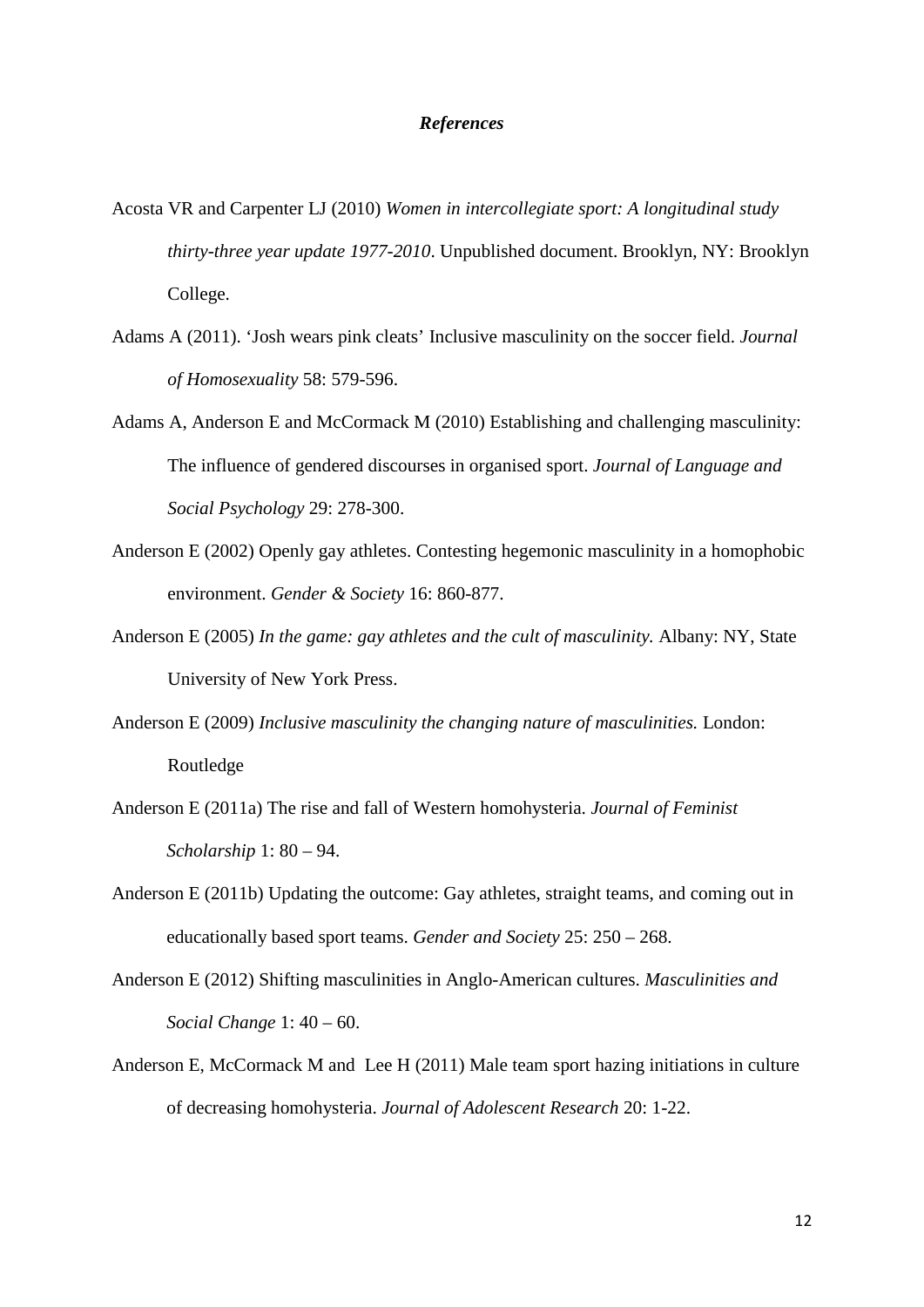- Anderson E and McGuire R (2010) Inclusive masculinity and the gendered politics of men's rugby. *The Journal of Gender Studies* 19**:** 249-261.
- Burton Nelson M (1994) *The stronger women get, the more men love football.* New York: Avon Books.
- Cahn SK (1994) *Coming on Strong: Gender and sexuality in twenith century women's sport.*  London: Harvard University Press.
- Cashmore E and Cleland J (2011) Glasswing butterflies: Gay professional footballers and their culture. *Journal of Sport and Social Issues* 20**:** 1-17.
- Cashmore E and Cleland J (2012) Fans, homophobia and masculinities in association football: Evidence of a more inclusive environment. *The British Journal of Sociology* 63: 370-387.
- Clarke G (1998) Queering the pitch and coming out to play: Lesbians and physical education in sport. *Sport, Education and Society* 3: 145-160.
- Cox B and Thompson S (2001) Facing the bogey: Women, football and sexuality. *Football Studies* 4: 7-24.
- Davis-Delano L, Pollock A and Ellsworth Vose J (2009) Apologetic behaviour among female athletes. *International Review for the Sociology of Sport* 2-3: 131-150.
- Ezzell MB (2009) 'Barbie Dolls' on the pitch: Identity work, defensive othering, and inequality in women's rugby. *Social Problems* 56: 111-131.
- Felshin J (1974) The triple option...for Women in sport. *Quest* 21: 36-40.
- Fink JS, Burton LJ, Farrell AO and Parker HM (2012) Female intercollegiate athletes' experiences in revealing their sexual identities. *Journal for the Study of Sports and Athletes in Education* 6: 83-106.
- Frank DJ, Camp BJ and Boutcher SA (2010) 'Worldwide Trends in the

Criminal Regulation of Sex, 1945 to 2005'. *American Sociological Review* 75: 867–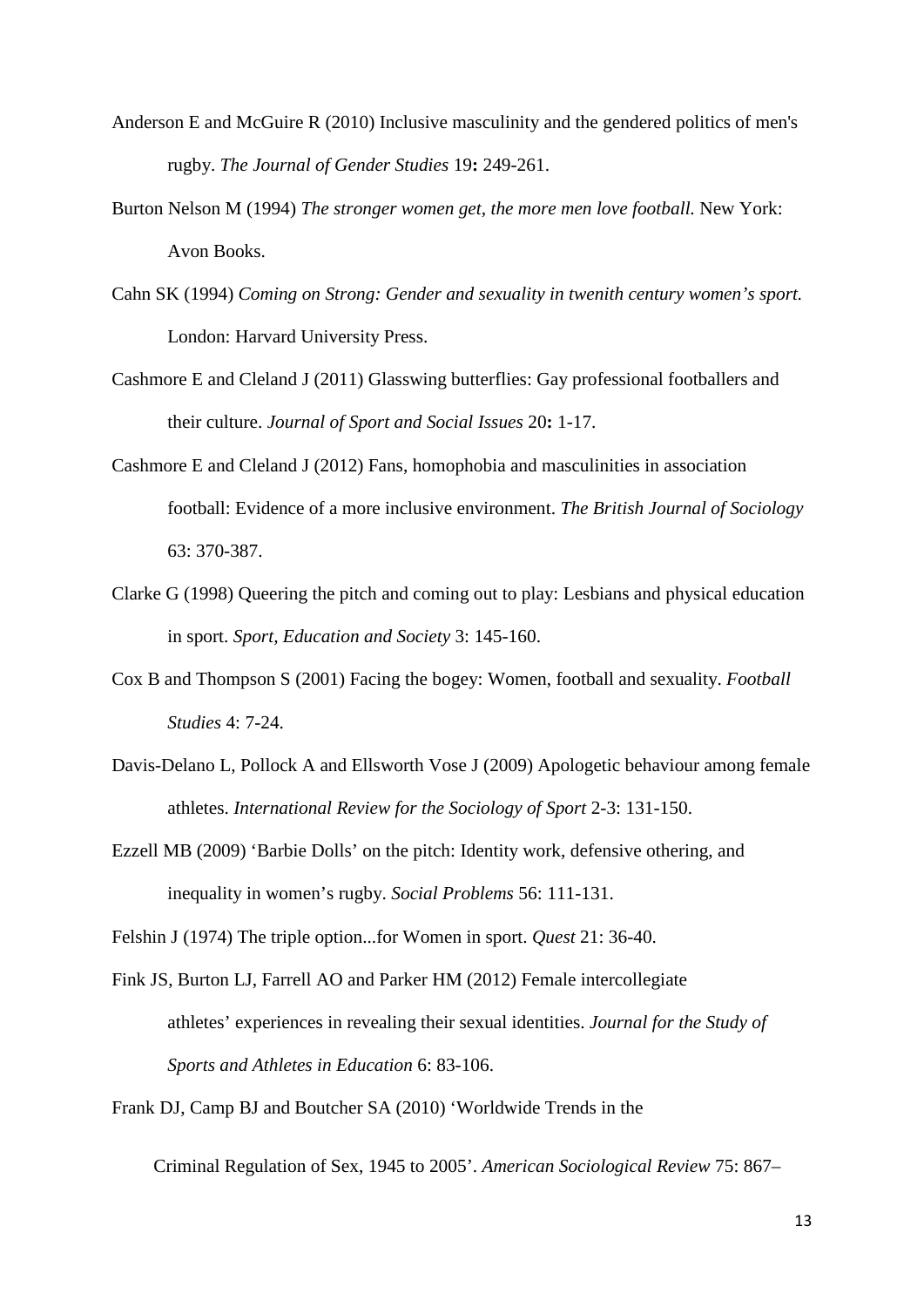893.

- Griffin P (1998) *Strong women, deep closets.* Leeds: Human Kinetics.
- Hargreaves JA (1994) *Sporting females.* London: Routledge.
- Hargreaves JA (2000) *Heroines of sport.* London: Routledge.
- Hekma G (1998) 'As long as they don't make an issue of it...': Gay men and lesbians in organised sports in the Netherlands. *Journal of Homosexuality* 35**:** 1-23.
- Keleher A and Smith ERAN (2012) Growing support for gay and lesbian equality since 1990. *Journal of Homosexuality* 59: 1307-1326.

Kimmel M (1994) Homophobia as masculinity: Fear, shame and silence in the

construction of gender identity. In: Brod H and Kaufman M (eds) *Theorizing masculinities,* pp. 223-242. Thousand Oaks, CA: Sage Publications.

- Krane V (1996) Lesbians in sport: Toward acknowledgement, understanding, and theory. *Journal of Sport & Exercise Psychology* 18: 237-246.
- Krane V and Barber H (2003) Lesbian experiences in sport: A social identity perspective. *Quest* 55: 328-346.
- Lapchick R, Moss A, Russell C and Scearce R (2011). The 2010-11 Associated Press Sports Editors from University of Central Florida, Institute for Diversity and Ethics in Sport Web site:

[http://www.tidesport.org/RGRC/2011/2011\\_APSE\\_RGRC\\_FINAL.pdf?page=lapchic](http://www.tidesport.org/RGRC/2011/2011_APSE_RGRC_FINAL.pdf?page=lapchick/11051)

[k/11051](http://www.tidesport.org/RGRC/2011/2011_APSE_RGRC_FINAL.pdf?page=lapchick/11051) (Accessed June 2012)

- Lenskyj HJ (1986) *Out of Bounds. Women, Sport and Sexuality.* Ontario: The Women's Press.
- Lenskyj HJ (1995) Sport and the threat to gender boundaries. *Sporting Traditions* 12**:** 47-50.